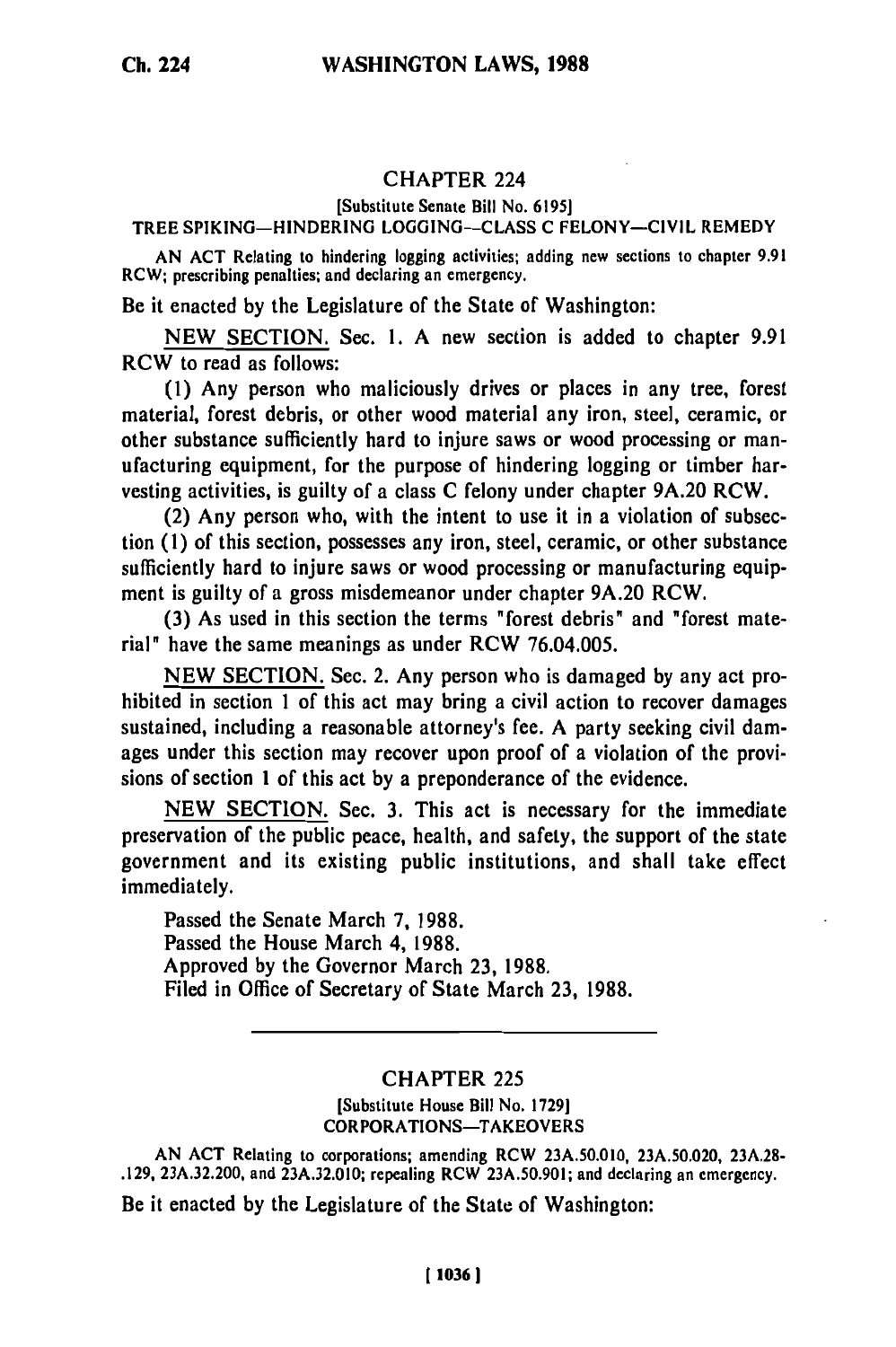Sec. **1.** Section 1, chapter 4, Laws of 1987 2nd ex. sess. and RCW 23A.50.010 are each amended to read as follows:

The legislature finds that:

(1) Corporations that offer employment and health, retirement, and other benefits to  $((a<sup>-</sup>large number of))$  citizens of the state of Washington are vital to the economy of this state and the well-being of all of its citizens;

(2) The welfare of the employees of these corporations is of paramount interest and concern to this state;

(3) Many businesses in this state rely on these corporatinns to purchase goods and services;

(4) Hostile or unfriendly attempts to gain control of or influence otherwise publicly held corporations can cause corporate management to dissipate a corporation's assets in an effort to resist the takeover by selling or distributing cash or assets, redeeming stock, or taking other steps to increase the short-term gain to shareholders and to dissipate energies required for strategic planning, market development, capital investment decisions, assessment of technologies, and evaluation of competitive challenges that can damage the long-term interests of shareholders and the economic health of the state by reducing or eliminating the ability to finance investments in research and development, new products, facilities and equipment, and by undermining the planning process for those purposes;

(5) Hostile or unfriendly attempts to gain control or influence otherwise publicly held corporations are often highly leveraged pursuant to financing arrangements which assume that an acquirer will promptly obtain access to an acquired corporation's cash or assets and use them, or the proceeds of their sale, to repay acquisition indebtedness;

(6) Hostile or unfriendly attempts to gain control of or influence otherwise publicly held corporations can harm the economy of the state by weakening corporate performance, and causing unemployment, plant closings, reduced charitable donations, declining population base, reduced income to fee-supported local government services, reduced tax base, and reduced income to other businesses; and

(7) The state has a substantial and legitimate interest in regulating domestic corporations and those foreign corporations that have their most significant business contacts with this state and in regulating hostile or unfriendly attempts to gain control of or influence otherwise publicly held domestic corporations and those foreign corporations that employ a large number of citizens of the state, pay significant taxes, and have a substantial economic base in the state.

The legislature intends this chapter to balance the substantial and legitimate interests of the state in domestic corporations and those foreign corporations that employ a large number of citizens of the state and that have a substantial economic base in the state with: The interests of citizens of other states who own shares of such corporations; the interests of the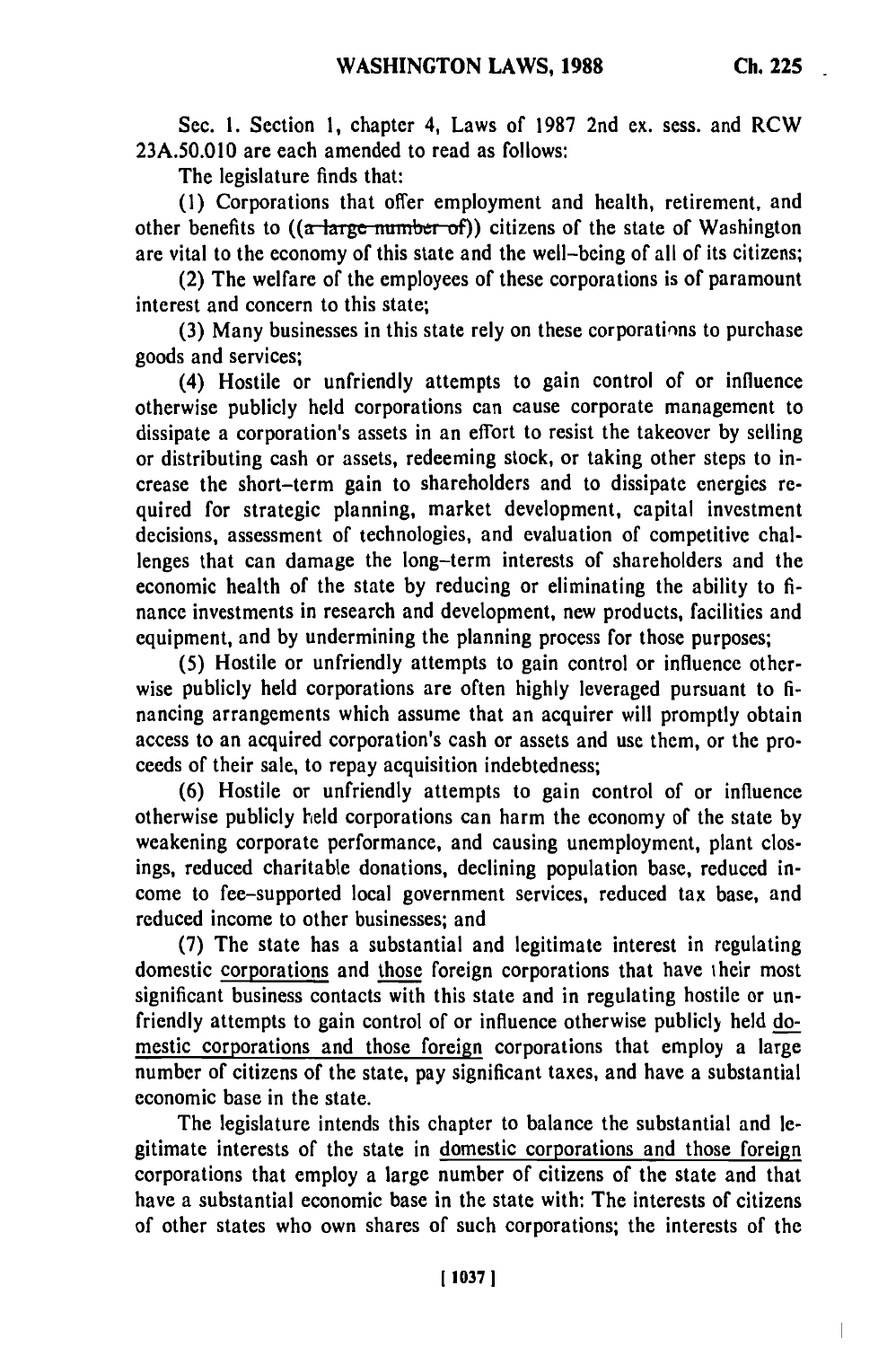state of incorporation of such foreign corporations in regulating the internal affairs of corporations incorporated in that state; and the interests of promoting interstate commerce. To this effect, the legislature intends to regulate certain transactions between publicly held corporations and acquiring persons that will tend to harm the long-term health of domestic corporations and of foreign corporations that have their principal executive office and a majority of their assets in this state and that employ a large number of citizens of this state.

 $((6)$  This section shall expire December 31, 1988.))

Sec. 2. Section 2, chapter 4, Laws of 1987 2nd ex. sess. and RCW 23A.50.020 are each amended to read as follows:

The definitions in this section apply throughout this chapter.

**(1)** "Acquiring person" means a person or group of persons, other than the target corporation or a subsidiary of the target corporation, who beneficially owns ten percent or more of the outstanding voting shares of the target corporation. The term "acquiring person" does not include a person who (a) beneficially owns ten percent or more of the outstanding voting shares of the target corporation on the effective date of this section; **(b)** acquires its shares by gift, inheritance, or in a transaction in which no consideration is exchanged; or (c) exceeds the ten percent threshold as a result of action taken solely **by** the target corporation, such as redemption of shares, unless that person, **by** its own action, acquires additional shares of the target corporation. An agent, bank, broker, nominee, or trustee for another person (if the other person is not an acquiring person) who acts in good faith and not for the purpose of circumventing this chapter, is not an acquiring person;

(2) "Affiliate" means a person who directly or indirectly controls, or is controlled by, or is under common control with, a person.

(3) "Associate" means (a) a domestic or foreign corporation or organization of which a person is an officer, director, or partner or in which a person performs a similar function; (b) a direct or indirect beneficial owner of ten percent or more of any class of equity securities of a person; (c) a trust or estate in which a person has a beneficial interest or as to which a person serves as trustee or in a similar fiduciary capacity; and (d) if having the same residence as a person, the person's relative, spouse, or spouse's relative.

 $(4)$  "Beneficial ownership," when used with repect to any shares, means ownership by a person:

(a) Who, individually or with or through any of its affiliates or associates, beneficially owns such shares, directly or indirectly; or

(b) Who, individually or with or through any of its affiliates or associates, has (i) the right to acquire the shares, whether the right is exercisable immediately or only after the passage of time, pursuant to any agreement,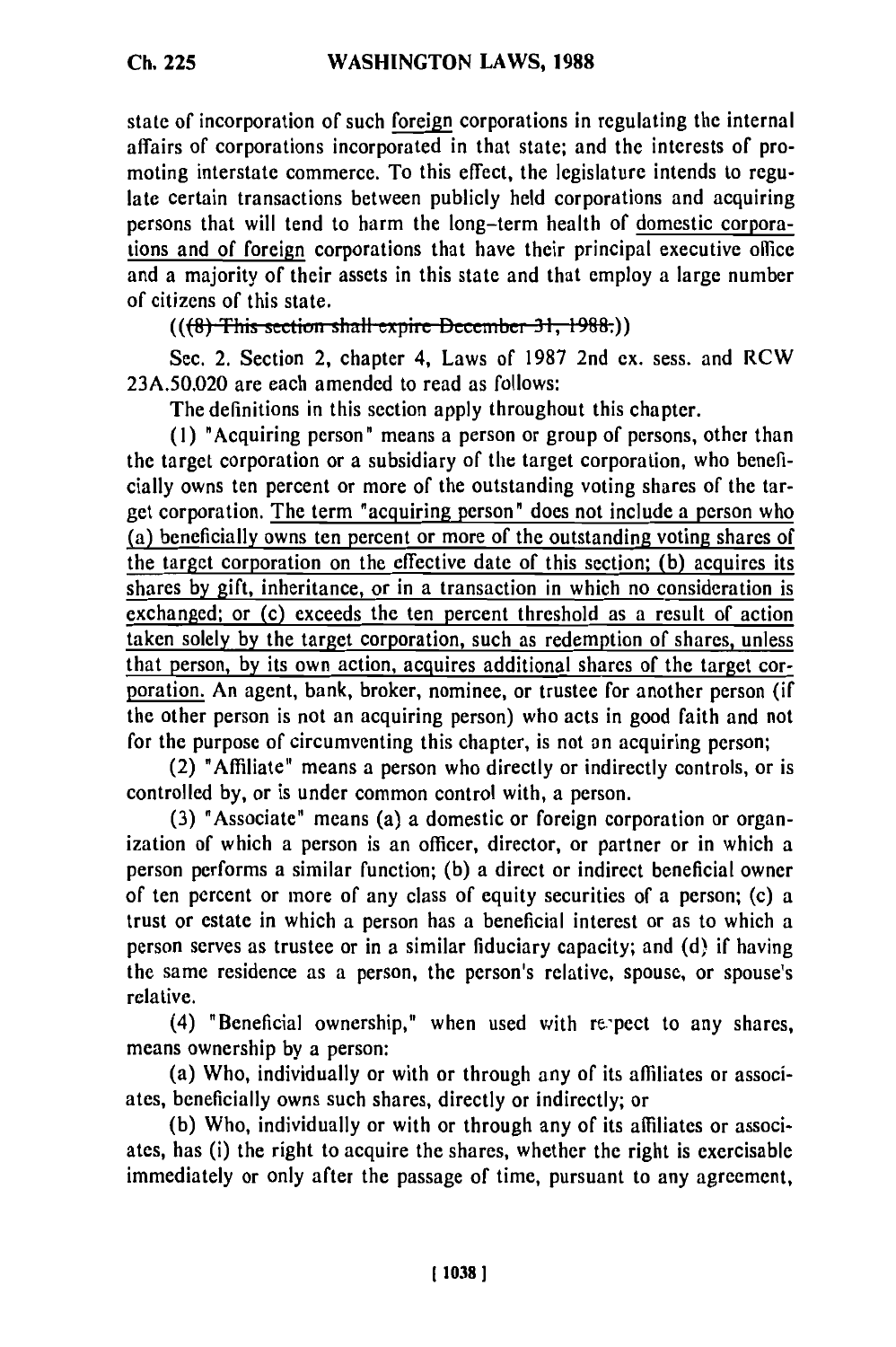arrangement, or understanding, whether or not in writing, or upon the exercise of conversion rights, exchange rights, warrants or options, or otherwise. A person is not the beneficial owner of shares tendered pursuant to a tender or exchange offer made by the person or any of the person's affiliates or associates until the tendered shares are accepted for purchase or exchange; or (ii) the right to vote the shares pursuant to any agreement, arrangement, or understanding, whether or not in writing. A person is not the beneficial owner of any shares under subsection  $(4)(b)(ii)$  of this section if the agreement, arrangement, or understanding to vote the shares arises solely from a revocable proxy or consent given in response to a proxy or consent solicitation made in accordance with the applicable rules and regulations under the exchange act and is not then reportable on a schedule 13D under the exchange act, or any comparable or successor report; or

(c) Who has any agreement, arrangement, or understanding, whether or not in writing, for the purpose of acquiring, holding, voting (except voting pursuant to a revocable proxy or consent as described in (b)(ii) of this subsection), or disposing of the shares with any other person who beneficially owns, or whose affiliates or associates beneficially own, directly or indirectly, the shares.

(5) "Control," "controlling," "controlled by," and "under common control with," means the possession, directly or indirectly, of the power to direct or cause the direction of the management and policies of a person, whether through the ownership of voting shares, by contract, or otherwise. A person's beneficial ownership of ten percent or more of a domestic or foreign corporation's outstanding voting shares shall create a presumption that such person has control of such corporation. However, a person does not have control of a domestic or foreign corporation if the person holds voting shares, in good faith and not for the purpose of circumventing this chapter, as an agent, bank, broker, nominee, custodian, or trustee for one or more beneficial owners who do not individually or as a group have control of such corporation.

(6) "Exchange act" means the federal securities exchange act of 1934, as amended.

(7) "Market value," in the case of property other than cash or shares, means the fair market value of the property on the date in question as determined by the board of directors of the target corporation in good faith.

(8) "Person" means an individual, domestic or foreign corporation, partnership, trust, unincorporated association, or other entity; an affiliate or associate of any such person; or any two or more persons acting as a partnership, syndicate, or other group for the purpose of acquiring, holding, or dispersing of securities of a domestic or foreign corporation.

**(9)** "Significant business transaction" means:

(a) A merger or consolidation of a target corporation or a subsidiary of a target corporation with (i) an acquiring person or (ii) any other domestic

 $^{\prime}$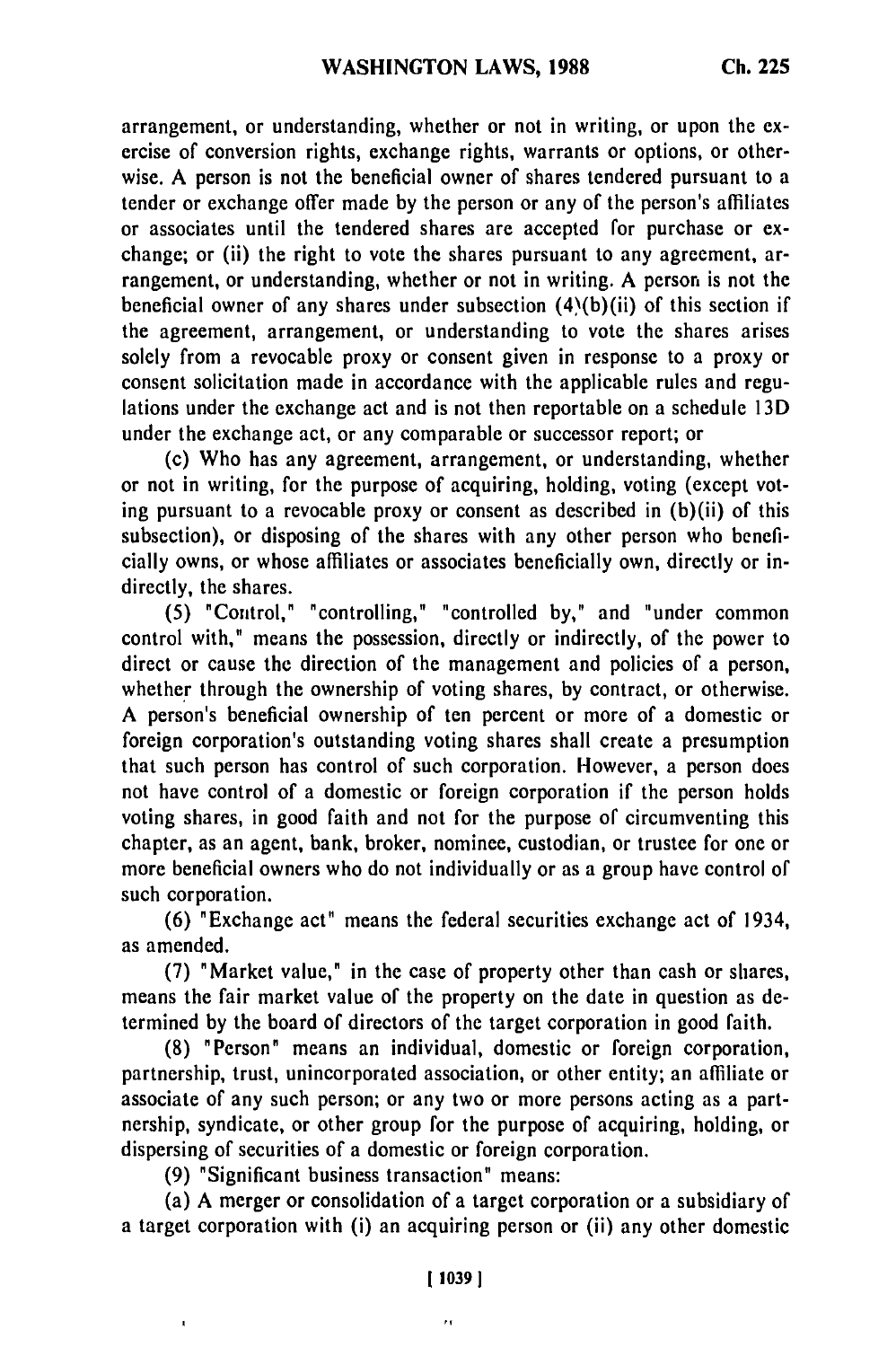**Ch. 225**

or foreign corporation which is, or after the merger or consolidation would be, an affiliate or associate of the acquiring person;

**(b) A** sale, lease, exchange, mortgage, pledge, transfer, or other disposition or encumbrance, whether in one transaction or a series of transactions, to or with an acquiring person or an affiliate or associate of an acquiring person of assets of a target corporation or a subsidiary of a target corporation (i) having an aggregate market value equal to five percent or more of the aggregate market value of all the assets, determined on a consolidated basis, of the target corporation, (ii) having an aggregate market value equal to five percent or more of the aggregate market value of all the outstanding shares of the target corporation, or (iii) representing five percent or more of the earning power or net income, determined on a consolidated basis, of the target corporation;

(c) ((The termination, whether at one time or over a period of time, of five percent or more of the employees of the target corporation and/or its subsidiaries employed in this state after the acquiring person's share acqui-<br>sition date, unless the target corporation demonstrates by clear and convincing evidence that the termination of employees is not due to the acquiring person's acquisition of ten percent or more of the shares of the corporation)) The termination, while the corporation has an acquiring person and as a result of the acquiring person's acquisition of ten percent or more of the shares of the corporation, of five percent or more of the employees of the target corporation and/or its subsidiaries employed in this state, whether at one time or over the five-year period following the share acquisition date. For the purposes of this subsection (c), a termination other than an employee's death or disability or bona fide voluntary retirement, transfer, resignation, or leave of absence shall be presumed to be a termination resulting from the acquiring person's acquisition of shares, which presumption may be rebutted **by** clear and convincing evidence. **A** bona fide voluntary transfer of employees between the target corporation and its subsidiaries or between its subsidiaries is not a termination for the purposes of this subsection (c);

**(d)** The issuance, transfer, or redemption **by** a target corporation or a subsidiary of a target corporation, whether in one transaction or a series of transactions, of shares or of options, warrants, or rights to acquire shares of a target corporation or a subsidiary of a target corporation to or beneficially owned **by** an acquiring person or an affiliate or associate of an acquiring person except pursuant to the exercise of warrants or rights to purchase shares offered, or a dividend, distribution, or redemption paid or made pro rata to, all shareholders or holders of options, warrants, or rights to acquire shares of the target corporation, and except for involuntary redemptions permitted **by** the target corporation's charter or **by** the law of this state or the state of incorporation;

 $\begin{array}{c} \hline \end{array}$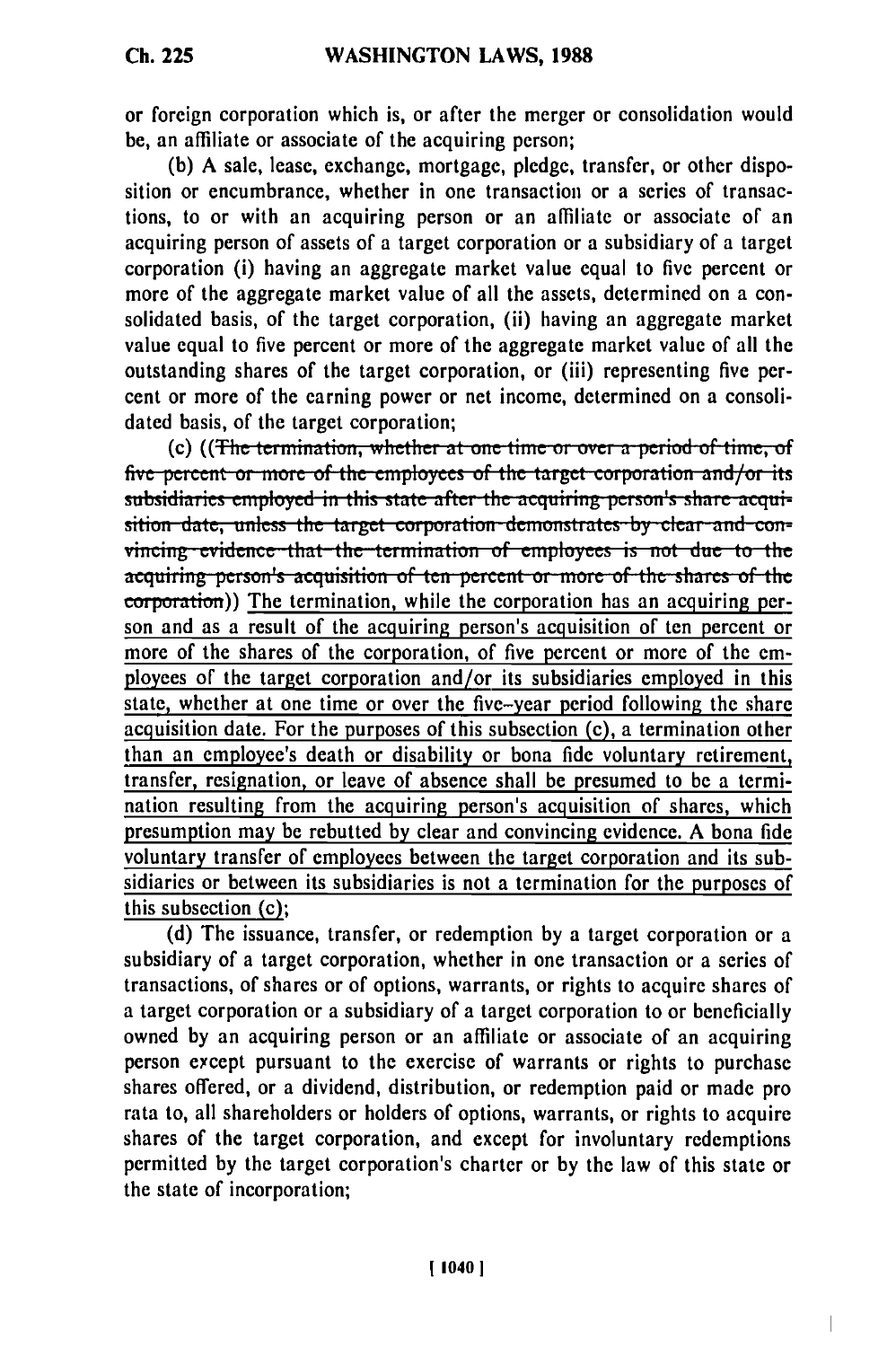(e) The adoption of a plan or proposal for the sale of assets, liquidation, or dissolution of a target corporation proposed **by,** or pursuant to an agreement, arrangement, or understanding, whether or not in writing, with an acquiring person or an affiliate or associate of an acquiring person;

**(f) A** reclassification of securities, including, without limitation, any stock split, stock dividend, or other distribution of stock in respect of stock, or any reverse stock split, or recapitalization of a target corporation, or a merger or consolidation of a target corporation with a subsidiary of the target corporation, or any other transaction, whether or not with or into or otherwise involving an acquiring person, proposed **by,** or pursuant to an agreement, arrangement, or understanding, whether or not in writing, with an acquiring person or an affiliate or associate of an acquiring person, that has the effect, directly or indirectly, of increasing the proportionate share of the outstanding shares of a class or series of voting shares or securities convertible into voting shares of a target corporation or a subsidiary of the target corporation that is directly or indirectly owned **by** an acquiring person or an affiliate or associate of an acquiring person, except as a result of immaterial changes due to fractional share adjustments;

**(g) A** receipt **by** an acquiring person or an affiliate or associate of an acquiring person of the benefit, directly or indirectly, except proportionately as a shareholder of a target corporation, of loans, advances, guarantees, pledges, or other financial assistance or tax credits or other tax advantages provided **by** or through a target corporation; or

(h) An agreement, contract, or other arrangement providing for any of the transactions in this subsection.

**(10)** "Share acquisition date" means the date on which a person first becomes an acquiring person of a target corporation.

**(11)** "Subsidiary" means a domestic or foreign corporation that has a majority of its outstanding voting shares owned, directly or includedly, by another domestic or foreign corporation.

**(12)** "Tangible assets" means tangible real and personal property of all kinds. It shall also include leasehold interests in tangible real and personal property.

**( 3)** "Target corporation" means:

(a) Every domestic corporation organized under chapter 23A.12 RCW as Every domestic corporation organized under enapter 25A.12 KCW or any predecessor provision ((and every foreign corporation required to have a certificate of authority to transact business in this state pursuant to chapter 23A.32 RCW, if, as of the share acquisition date:

ter 23A.32 RCW, if, as of the share acquisition date:<br>(a) The assessed valuation of the domestic or foreign corporation's and puting state and local property taxes in the state exceeds the aggregate as-<br>sessed valuation of its personal and real property in all other states for purposes of computing state and local property taxes in such states: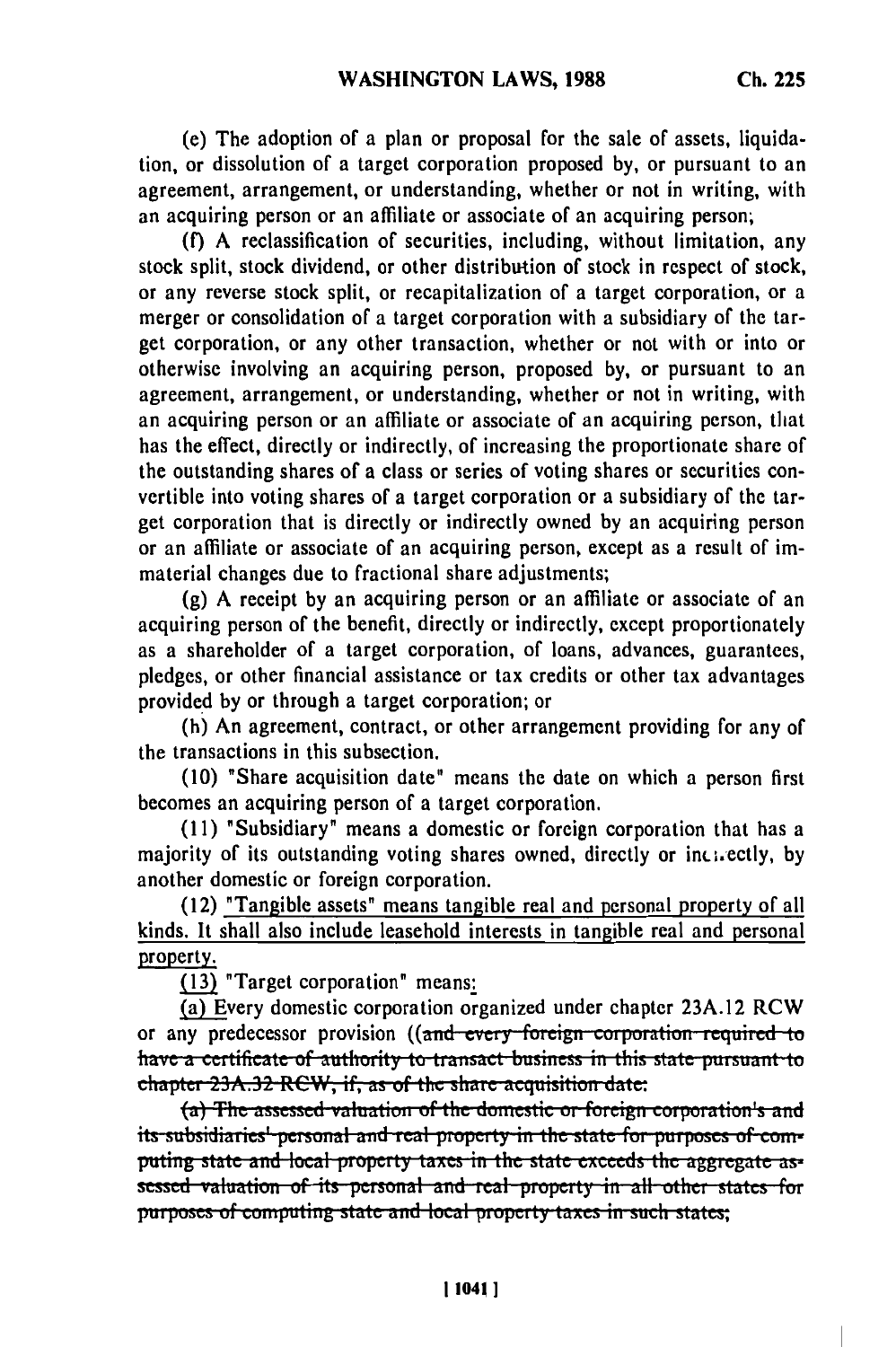$(b)$  The domestic or foreign corporation's principal executive office is **(c) A** majority of the domestic or foreign corporation's and its subsid-<br>**(c)** A majority of the domestic or foreign corporation's and its subsid-

**(d)**  $\frac{1}{2}$  **the state;**<br>(d)  $\frac{1}{2}$  **A** majority of the domestic or foreign corporation's and its subsid-

iaries<sup>1</sup> tangible assets, measured by market value, are located in the state;

(e) The domestic or foreign corporation and its subsidiaries employ more than twenty thousand residents of the state; and

(f) The domestic or foreign corporation and its subsidiaries have: (i)<br>More than ten percent of its shareholders of record resident in the state; or  $(iii)$  more than ten percent of its shares owned of record by state residents: **or** (iii) five thousand or more shareholders of record resident in the state)) if, as of the share acquisition date, the corporation's principal executive office is located in the state and either a majority of the corporation's employees, together with those of its subsidiaries, are residents of the state or the corporation, together with its subsidiaries, employs more than one thousand residents of the state; and

(b) Every foreign corporation required to have a certificate of authority to transact business in this state pursuan; to chapter  $23A.32$  RCW, if, as of the share acquisition date:

(i) The corporation's principal executive office is located in the state;

(ii) The corporation has: (A) More than ten percent of its shareholders of record resident in the state; or (B) more than ten percent of its shares owned of record by state residents; or (C) one thousand or more shareholders of record resident in the state;

(iii) A majority of the corporation's employees, together with those of its subsidiaries, are residents of the state or the corporation, together with its subsidiaries, employs more than one thousand residents of the state; and

(iv) A majority of the corporation's tangible assets, together with those of its subsidiaries, measured by market value, are located in the state or the corporation, together with its subsidiaries, has more than fifty million dollars' worth of tangible assets located in the state.

For purposes of this subsection, the record date for determining the percentages and numbers of shareholders and shares shall be the last shareholder record date before the event requiring that the determination be made. A shareholder record date shall be determined pursuant to RCW 23A.08.270 for a domestic corporation and the comparable provision of the law of the state in which a foreign corporation is incorporated. If a shareholder record date has not been fixed by the board of directors within the preceding four months, the determination shall be made as of the end of the domestic or foreign corporation's most recent fiscal quarter.

The residence of each shareholder is presumed to be the address appearing in the records of the domestic or foreign corporation. Shares held of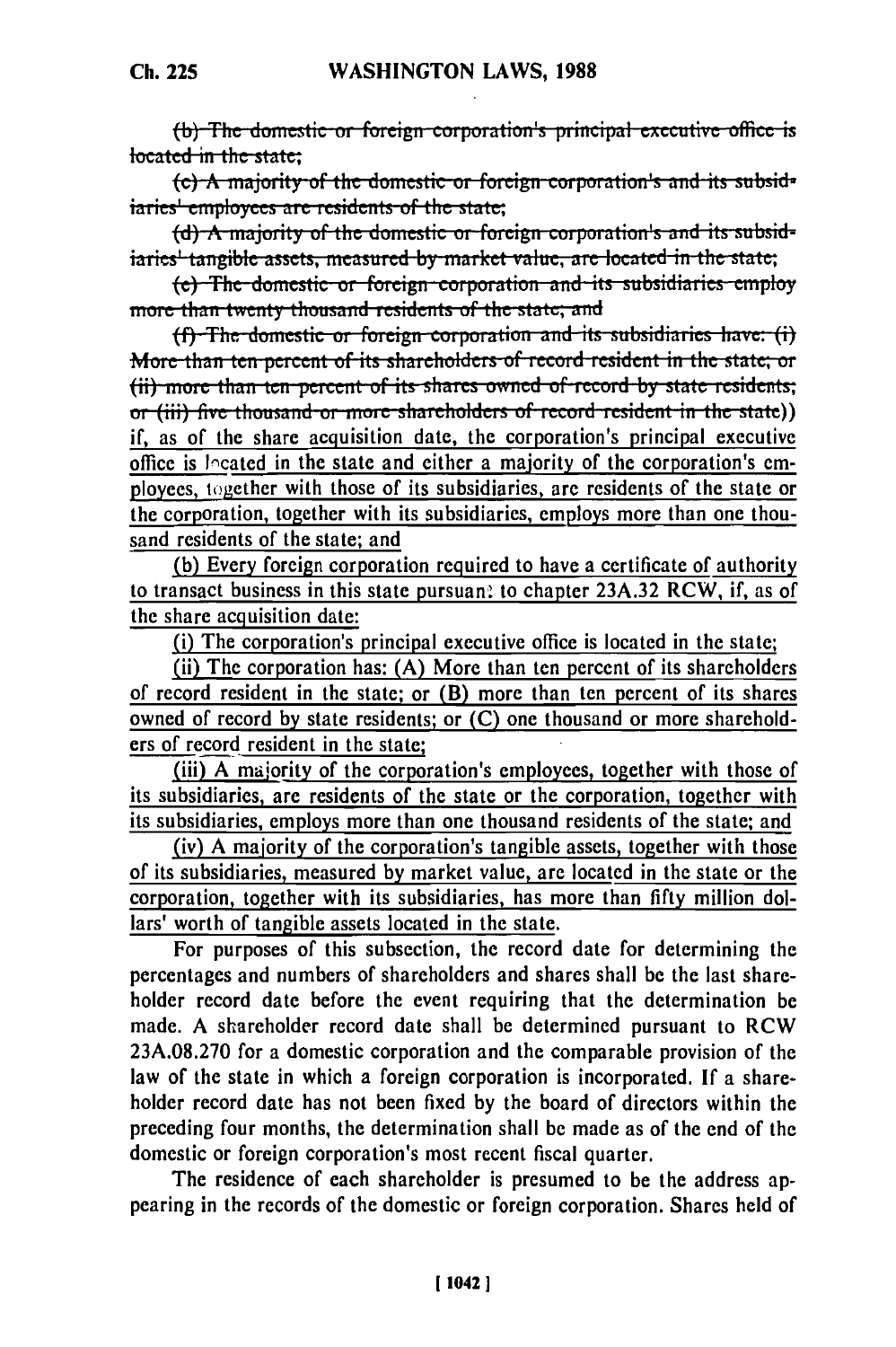record by brokers or nominees shall be disregarded for purposes of calculating the percentages and numbers specified in this subsection. Shares of a domestic or foreign corporation allocated to the account of an employee or former employee or beneficiaries of employees or former employees of a domes' c or foreign corporation and held in a plan that is qualified under section 401(a) of the federal internal revenue code of 1986, as amended, and is a defined contribution plan within the meaning of section 414(i) of the code shall be deemed, for the purposes of this subsection, to be held of record by the employee to whose account such shares **arc** allocated.

A domestic or foreign coiporation shall be deemed to be a target corporation if the domestic or foreign corporation's failure to satisfy the requirements of this subsection is caused by the action of, or is the result of a proposal by, an acquiring person or affiliate or associate of an acquiring person.

Sec. 3. Section 6, chapter 4, Laws of 1987 2nd ex. sess. and RCW 23A.28.129 are each amended to read as follows:

 $((+))$ ) If a corporation engages in activity in violation of chapter 23A.50 RCW, then the secretary of state shall revoke the corporation's certificate of incorporation pursuant to the procedures in RCW 23A.28.125.

 $((2)$  This section shall expire on December 31, 1988.)

Sec. 4. Section 7, chapter 4, Laws of 1987 2nd ex. sess. and RCW 23A.32.200 are each amended to read as follows:

 $((+))$ ) If a corporation engages in activity in violation of chapter 23A.50 RCW, then the secretary of state shall revoke the corporation's certificate of authority pursuant to the procedures in RCW 23A.32.160.

(((2) This section shall expire on December 31, 1988.))

Sec. 5. Section 109, chapter 53, Laws of 1965 as last amended by section 8, chapter 4, Laws of 1987 2nd ex. sess. and RCW 23A.32.010 are each amended to read as follows:

No foreign corporation shall have the right to transact business in this state until it shall have procured a certificate of authority so to do from the secretary of state. No foreign corporation shall be entitled to procure a certificate of authority under this title to transact in this state any business which a corporation organized under this title is not permitted to transact. A foreign corporation shall not be denied a certificate of authority by reason of the fact that the laws of the state or country under which such corporation is organized governing its organization and internal affairs differ from the laws of this state. ((Until December 31, 1988;)) Except as provided in chapter **23A.50** RCW, nothing in this title contained shall be construed to authorize this state to regulate the organization or the internal affairs of such corporation.

Without excluding other activities which may not constitute transacting business in this state, a foreign corporation shall not be considered to be